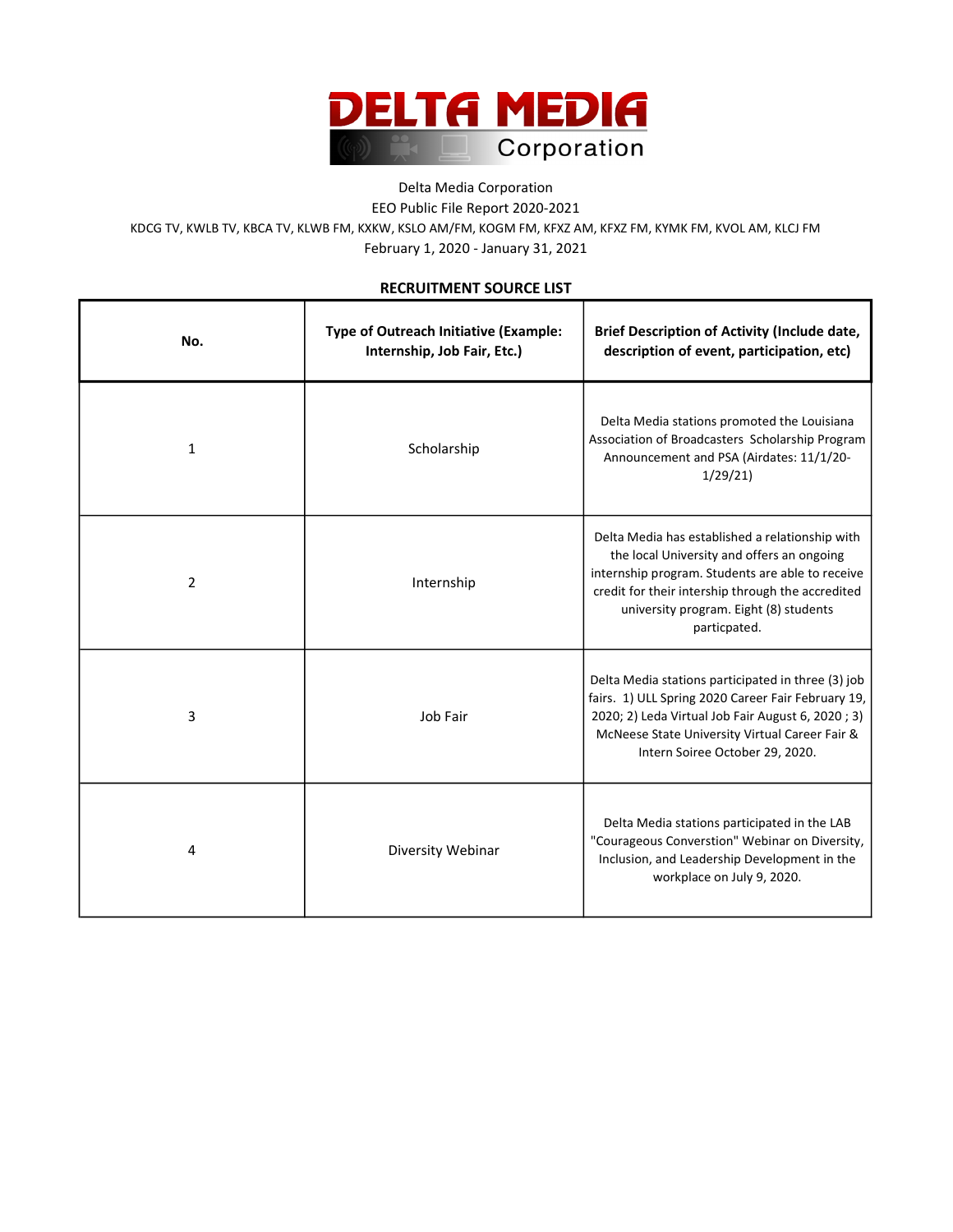

Delta Media Corporation

EEO Public File Report 2020-2021

February 1, 2020 - January 31, 2021 KDCG TV, KWLB TV, KBCA TV, KLWB FM, KXKW, KSLO AM/FM, KOGM FM, KFXZ AM, KFXZ FM, KYMK FM, KVOL AM, KLCJ FM

## POSITIONS FILLED DURING REPORTING PERIOD

| <b>Job Title</b>                    | <b>Sources Used To Fill Position (Numbers</b><br>correspond to the number used in the<br><b>Recruitement Source List)</b> | <b>Source Referring Hiree</b> |
|-------------------------------------|---------------------------------------------------------------------------------------------------------------------------|-------------------------------|
| Account Executive                   | 1-4, 8-9, 16, 43, 46, 49                                                                                                  | Professional Reference        |
| Account Executive                   | 1-4, 8-9, 16, 43, 46, 49                                                                                                  | <b>Professional Reference</b> |
| Account Executive                   | 1-4, 8-9, 16, 43, 46, 49                                                                                                  | <b>Professional Reference</b> |
| Account Executive                   | 1-4, 8-9, 16, 43, 46, 49                                                                                                  | Radio Advertisement           |
| <b>Production Director</b>          | 5                                                                                                                         | In House Recruitment          |
| Program Director/On Air Personality | 1-4, 6, 16, 27, 49                                                                                                        | All Access                    |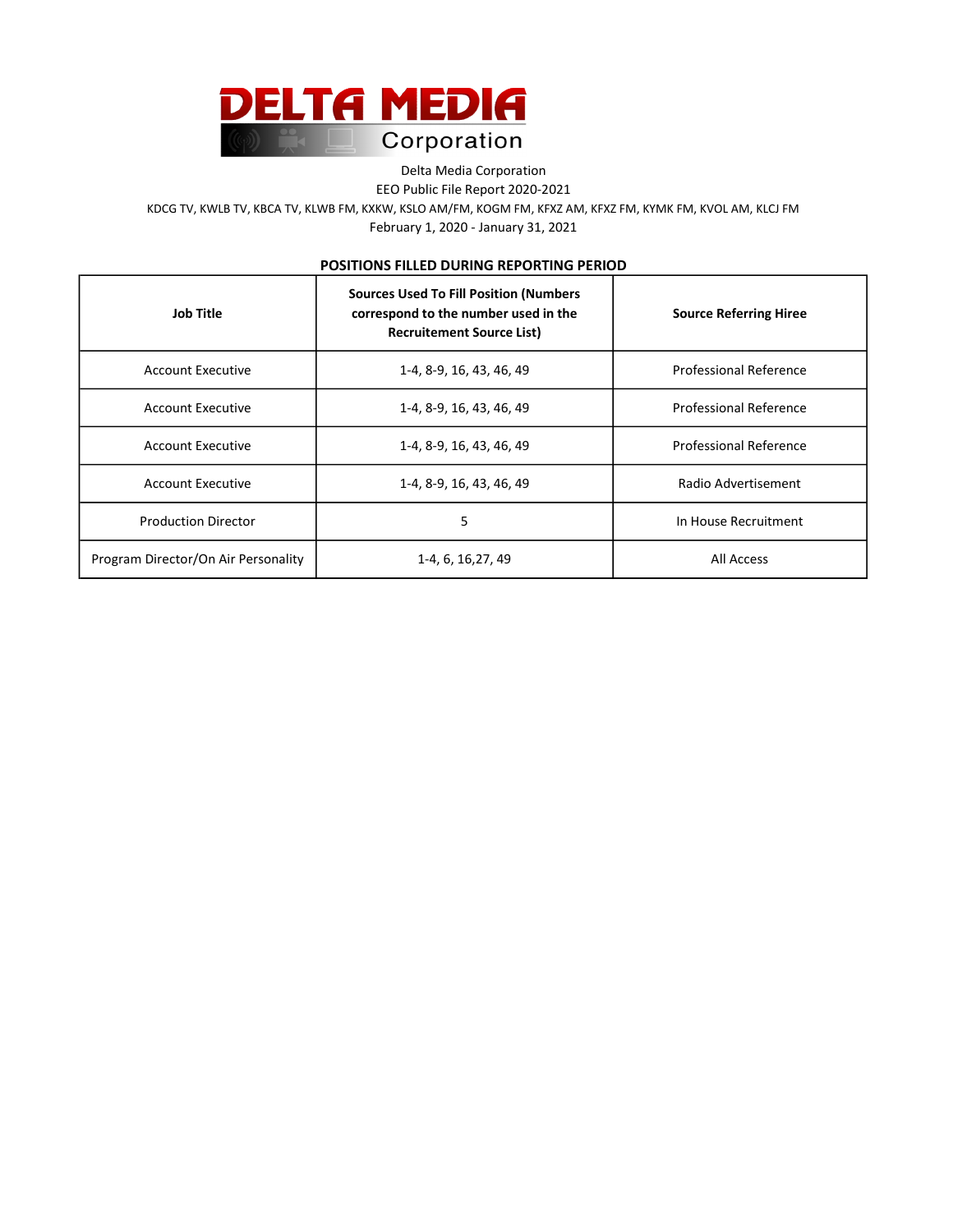

EEO Public File Report 2020-2021 Delta Media Corporation

February 1, 2020 - January 31, 2021

## RECRUITMENT SOURCE LIST

|                |                                                           | Entitled to  | No. Interviewees       |
|----------------|-----------------------------------------------------------|--------------|------------------------|
|                | <b>Recruitment Source</b>                                 | Vacancy      | <b>Referred During</b> |
| No.            | (Name, address, contact person, telephone number)         | Notification | Reporting Period by    |
|                |                                                           | (Yes/No)     | Source                 |
|                | <b>LAB</b>                                                |              |                        |
|                | Contact: Polly Prince Johnson                             |              |                        |
| 1              | www.broadcasters.org                                      | No.          | 0                      |
|                | 660 Florida Street, Baton Rouge, LA 70801                 |              |                        |
|                | 225-267-4522                                              |              |                        |
|                | University of Louisiana at Lafayette                      |              |                        |
|                | Contact: Kim Billeadeau                                   |              |                        |
| $\overline{2}$ | 104 E. University Ave, Lafayette, LA 70504                | No           | 0                      |
|                | 337-262-5300                                              |              |                        |
|                | careerservices.louisiana.edu                              |              |                        |
|                | Acadianahelpwanted.com                                    | No           | $\mathbf{1}$           |
|                | <b>Contact: Shelby Marion</b>                             |              |                        |
| 3              | 6465 Greenwood Plaza Blvd. Ste. 400, Centennial, CO 80111 |              |                        |
|                | 303-562-0236                                              |              |                        |
|                | <b>LEDA</b>                                               |              |                        |
|                | Contact: Ryan Lagrange                                    |              |                        |
| 4              | 211 E. Deval Court, Lafayette LA 70504                    | No           | 0                      |
|                | 337-593-1400                                              |              |                        |
|                | lafayette.org/jobs                                        |              |                        |
|                | <b>In House Recruitment</b>                               |              |                        |
|                | Contact: Chuck Wood                                       |              |                        |
| 5              | 3501 NW Evangeline Thruway, Carencro LA 70520             | No.          | $\mathbf{1}$           |
|                | 337-896-1600                                              |              |                        |
| 6              | KXKW-FM, KLWB-FM, KFXZ-FM, KYMK-FM, KOGM-FM               |              |                        |
|                | Contact: Chuck Wood                                       |              |                        |
|                | 3501 NW Evangeline Thruway, Carencro LA 70520             | No           | $\overline{2}$         |
|                | 337-896-1600                                              |              |                        |
| $\overline{7}$ | <b>Referred by Friend</b>                                 | No           | $\mathbf{1}$           |
|                |                                                           |              |                        |
| 8              | <b>Professional Reference</b>                             | No           | 3                      |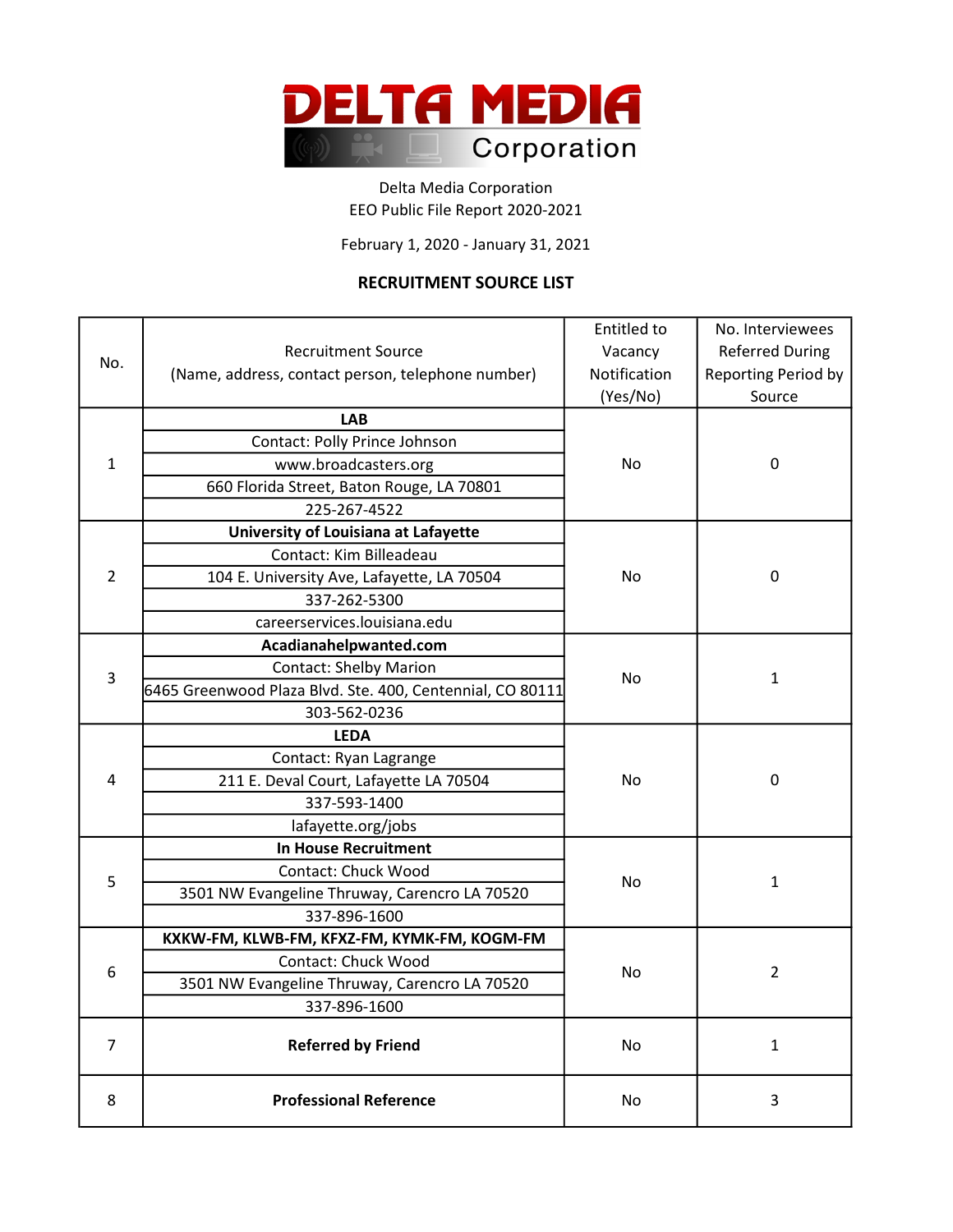| 9  | <b>NAACP</b>                                                  |    | $\mathbf 0$ |
|----|---------------------------------------------------------------|----|-------------|
|    | Contact: Janelle Chagois                                      |    |             |
|    | 604 St. John Street, Lafayette, LA 70501                      | No |             |
|    | 337-233-4262                                                  |    |             |
|    |                                                               |    |             |
|    | <b>United Negro College Fund</b>                              |    |             |
| 10 | Contact: Sylvia Waler                                         | No | 0           |
|    | 8260 Willow Oaks Corporate Drive, Fairfax, VA 22031           |    |             |
|    | 225-820-0165                                                  |    |             |
|    | <b>Hispanic Chamber of Commerce</b>                           | No | $\mathbf 0$ |
| 11 | Contact: Darlene Kattan                                       |    |             |
|    | PO Box 58031, Metairie, LA 70158                              |    |             |
|    | 504-885-4262                                                  |    |             |
|    | <b>Monroe Women's Business &amp; Professional Association</b> |    |             |
| 12 | Contact: Judy Wilson                                          | No | $\mathbf 0$ |
|    | 6011 Desiard #40, Monroe, LA 71209                            |    |             |
|    | 318-342-8807                                                  |    |             |
|    | <b>Urban League of New Orleans</b>                            |    |             |
| 13 | Contact: Gilda Ebanks                                         | No | 0           |
|    | 2912 Canal Street, New Orleans, LA 70119                      |    |             |
|    | 504-620-2332                                                  |    |             |
|    | <b>National Council of Negro Women</b>                        | No | $\mathbf 0$ |
| 14 | Contact: Pamela White                                         |    |             |
|    | PO Box 8013, New Orleans, LA 70182                            |    |             |
|    | 504-827-0050                                                  |    |             |
|    | <b>Army Career and Alumni Program</b>                         | No | 0           |
| 15 | Contact: Tami B Culbreath                                     |    |             |
|    | 7950 Alabama Ave. Bldg. 2155 Ste. 105, Fort Polk, LA 71459    |    |             |
|    | 337-531-1591                                                  |    |             |
|    | LSU                                                           | No | 0           |
| 16 | <b>Contact: Amy Caillouet</b>                                 |    |             |
|    | 1502 Patrick F Taylor Hall, Baton Rouge, LA 70803             |    |             |
|    | 225-578-2162                                                  |    |             |
|    | Website: lafayetteradioadvertising.com                        | No | 0           |
| 17 | Contact: Dave Landry                                          |    |             |
|    | 1749 Betrand Drive, Lafayette, LA 70506                       |    |             |
|    | 337-233-6000                                                  |    |             |
| 18 | <b>Southern University of Baton Rouge</b>                     | No | 0           |
|    | <b>Contact: Tamara Montgomery</b>                             |    |             |
|    | PO Box 10400, Baton Rouge, LA 70813                           |    |             |
|    | 225-771-4500                                                  |    |             |
| 19 | Louisiana Tech Career College                                 | No | 0           |
|    | email: careercenter@latech.edu                                |    |             |
|    | 305 Wisteria Street, Ruston, LA 71272                         |    |             |
|    | 318-257-4336                                                  |    |             |
|    | <b>Southeastern University</b>                                |    |             |
|    | <b>Contact: Stormy Bougeois</b>                               |    |             |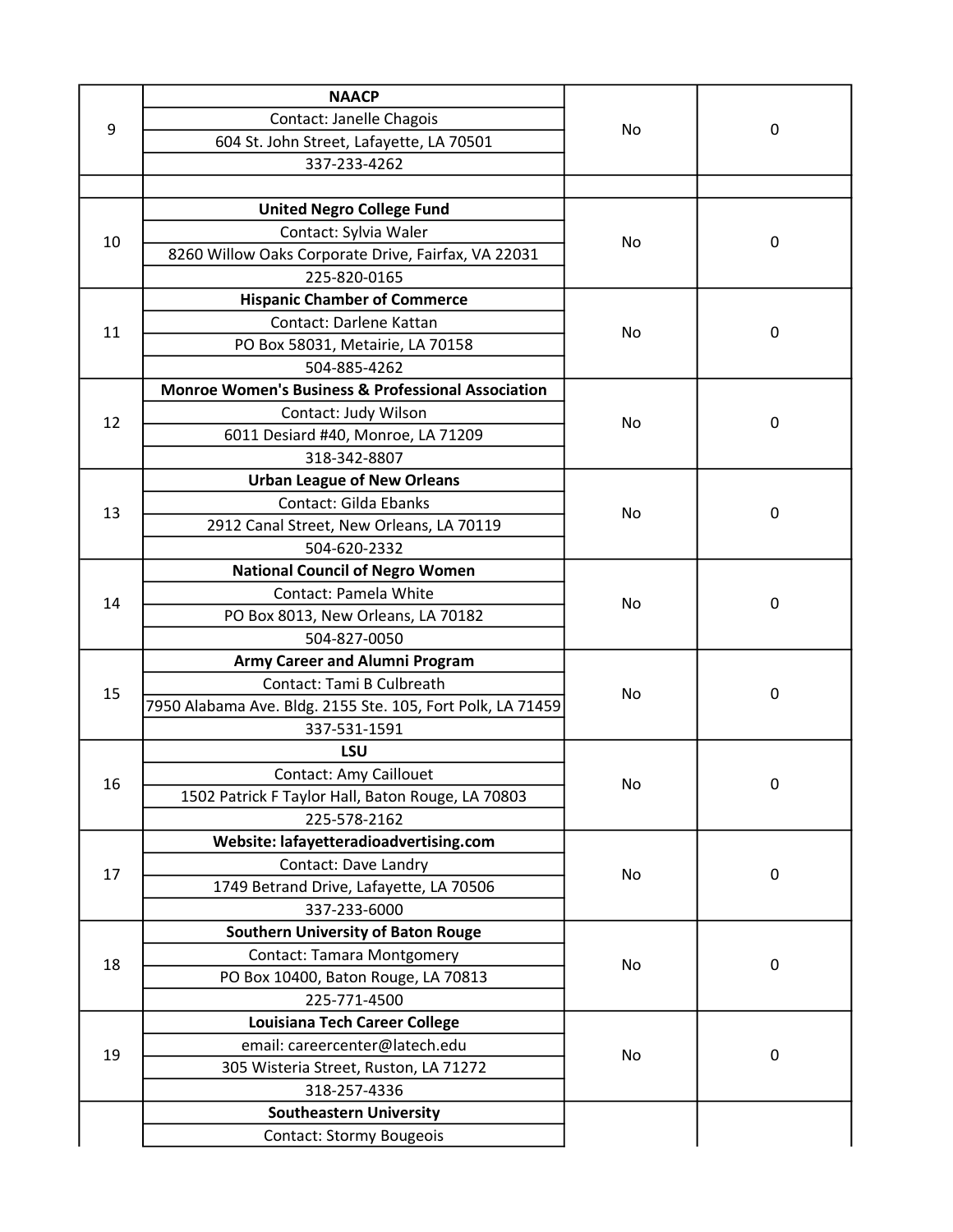| 20 | 548 Western Ave. Hammond, LA 70402             | No | 0            |
|----|------------------------------------------------|----|--------------|
|    | website: www.selu.edu/career                   |    |              |
|    | 985-549-2121                                   |    |              |
|    | <b>McNeese State University</b>                |    |              |
|    | Contact: Cheryl Bellard                        |    |              |
| 21 | 4205 Ryan St. Lake Charles, LA 80609           | No | 0            |
|    | website: mcneese.edu/career                    |    |              |
|    | 337-475-5612                                   |    |              |
|    | <b>Tulane University</b>                       |    |              |
|    | <b>Contact: Michelle Elking</b>                |    |              |
| 22 | 6823 St. Charles Ave. New Orleans, LA 70118    | No | 0            |
|    | website: tulane-csm.symplicity.com/employers   |    |              |
|    | 504-865-5000                                   |    |              |
|    | <b>Delgado Community College</b>               |    |              |
|    | <b>Contact: Brian Simon</b>                    |    |              |
| 23 | 615 City Park Ave. New Orleans, LA 70119       | No | 0            |
|    | email: bsimon@dcc.edu                          |    |              |
|    | 504-671-5000                                   |    |              |
|    | <b>Our Lady of Holy Cross College</b>          |    |              |
|    | Contact: Jennifer Tubwell                      |    |              |
| 24 | 4123 Woodland Drive, New Orleans, LA 70131     | No | 0            |
|    | email: jtubwell@olhcc.edu                      |    |              |
|    | 504-394-7744                                   |    |              |
|    | <b>Southern University of New Orleans</b>      |    |              |
|    | <b>Contact: Joe Marion</b>                     |    |              |
| 25 | 6400 Press Drive, New Orleans, LA 70126        | No | $\mathbf 0$  |
|    | email: jmarion@suno.edu                        |    |              |
|    | 504-286-5389                                   |    |              |
|    | LA Works / Department of Labor                 |    |              |
|    | Contact: Greg Ganier                           |    |              |
| 26 | 1001 N. 23rd Street, Baton Rouge, LA 70802     | No | $\mathbf 0$  |
|    | 337-948-1377                                   |    |              |
|    | Allaccess.com                                  |    |              |
|    | Contact: Mark Capuano                          |    |              |
| 27 | 11 Music Circle Suite 101, Nashville, TN 37203 | No | $\mathbf{1}$ |
|    | 615-252-6400                                   |    |              |
|    | Louisianagrads.com                             |    |              |
| 28 | Contact: Tara                                  | No | $\pmb{0}$    |
|    | email: tara@businessreport.com                 |    |              |
|    | AMFMJOBS.com                                   |    |              |
|    | Contact: Mark Holloway                         |    |              |
| 29 | PO Box 4116, Oceanside, CA 92052               | No | $\mathbf 0$  |
|    | 800-374-0119                                   |    |              |
|    | <b>Remington College</b>                       |    |              |
|    | <b>Contact: Melanie Wallace</b>                |    |              |
| 30 | 118 Rue Fountaine, Lafayette, LA 70508         | No | 0            |
|    | 337-981-4010                                   |    |              |
|    |                                                |    |              |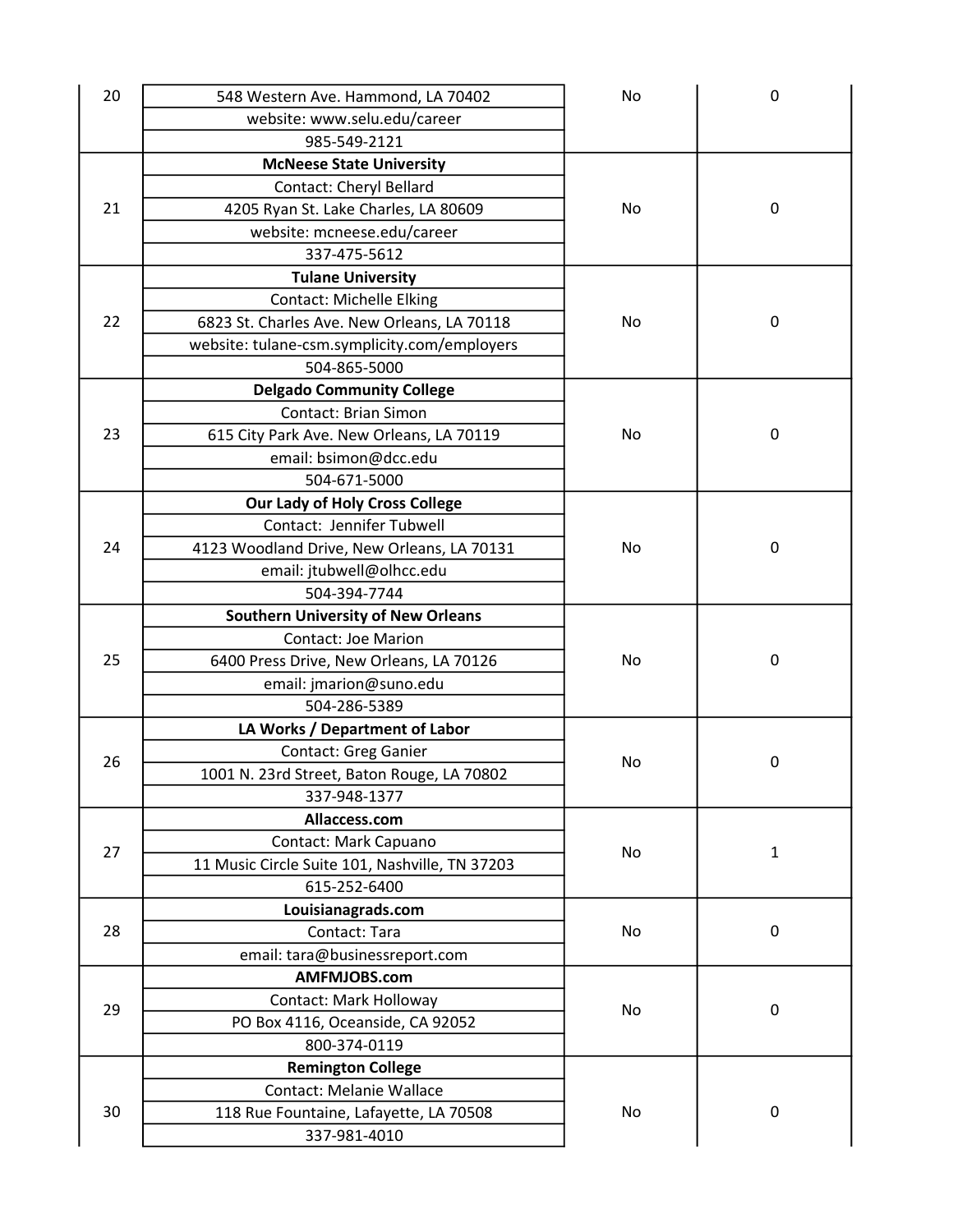|    | email: melanie.wallace@remingtoncollege.edu                  |    |             |
|----|--------------------------------------------------------------|----|-------------|
| 31 | <b>Grambling University</b>                                  | No |             |
|    | Contact: Johnny Patterson                                    |    |             |
|    | 403 Main Street, Grambling, LA 71245                         |    | $\mathbf 0$ |
|    | 318-274-2346                                                 |    |             |
|    | email: millagea@gram.edu                                     |    |             |
|    | Allaboutcountry.com                                          |    |             |
|    | <b>Contact: Kim Hennes</b>                                   |    |             |
| 32 | 311 E. Center Avenue, Lake Bluff, IL 60044                   | No | $\mathbf 0$ |
|    | 910-520-9154                                                 |    |             |
|    | email: kim@allaboutcountry.com                               |    |             |
|    | <b>Traffic Directors Guild of America</b>                    |    |             |
|    | Contact: Larry Keene                                         |    |             |
| 33 | 000 Avenida Aeropuerto Bldg. 114 San Juan Capistrano, CA 926 | No | $\mathbf 0$ |
|    | 949-429-7063                                                 |    |             |
|    | email: tdge@earthlink.net                                    |    |             |
|    | <b>Freeman School of Business - Tulane</b>                   |    |             |
|    | Contact: Ira Soloman                                         |    |             |
| 34 | 7 McAlister Drive, Tulane University, New Orleans, LA 70118  | No | $\pmb{0}$   |
|    | 504-865-5000                                                 |    |             |
|    | email: careers@tulane.edu                                    |    |             |
|    | <b>Glass Media</b>                                           |    |             |
|    | <b>Contact: James Glass</b>                                  |    |             |
| 35 | 18920 Misty Lake Drive, Cleveland, OH 44136                  | No | $\mathbf 0$ |
|    | 440-539-0234                                                 |    |             |
|    | radiowatch@glassmedia.biz                                    |    |             |
|    | Louisiana College                                            |    |             |
|    | Contact: Mercer                                              |    |             |
| 36 | 1140 College Drive, Pineville, LA 71360                      | No | 0           |
|    | 318-487-7011                                                 |    |             |
|    | email: mercer@lacollege.edu                                  |    |             |
|    | <b>LSU Shreveport</b>                                        |    |             |
|    | <b>Contact: Gina Starnes</b>                                 |    |             |
| 37 | One University Place, Room 230, Shreveport, LA 71115         | No | 0           |
|    | 318-797-5062                                                 |    |             |
|    | fax: 318-797-5366                                            |    |             |
| 38 | <b>Craigslist</b>                                            | No | 0           |
|    | accounts.craigslist.org/login                                |    |             |
| 39 | Louisiana State University at Eunice                         |    |             |
|    | Contact: Atina Wright                                        |    |             |
|    | PO Box 1129 Room A-102, Eunice, LA 70535                     | No | 0           |
|    | 337-550-1430                                                 |    |             |
|    | website: www.collegecentral.com/LSUE                         |    |             |
| 40 | <b>National Alliance of State Broadcasters Association</b>   | No | 0           |
|    | website: careerpage.org                                      |    |             |
|    | <b>Loyola University New Orleans</b>                         |    |             |
|    | <b>Contact: Jamie Pollett</b>                                |    |             |